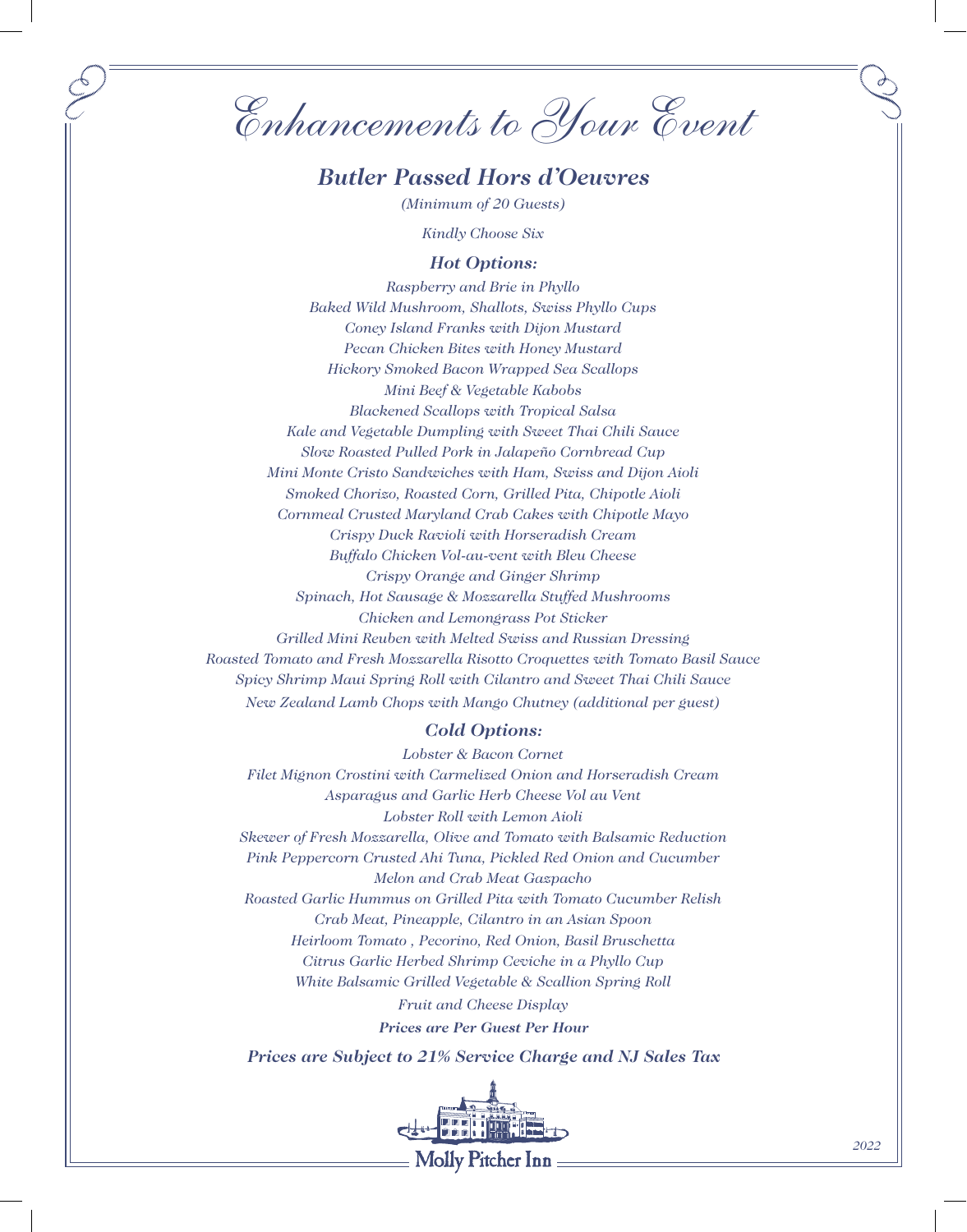# *Displays:*

*Custom Carved Ice Sculpture Priced accordingly*

#### *Artichoke and Spinach Boule*

*Fruit and Cheese Display (up to 75 guests) (up to 150 guests)*

*Vegetable Crudité (up to 75 guests) (up to 150 guests)*

*Antipasto Mirror (up to 75 guests) (up to 150 guests)*

*Shrimp Bowl (150 pieces)*

*Raw Bar of Shrimp, Clams and Oysters (per guest)\**

# *Sushi Platter (200 pieces)*

*Tuscan Display (per guest)*

*(Minimum of 50 Guests)*

*Vegan Bar\* (per guest)\* Marinated Grilled Tofu, Basmati, Hummus, Assorted Olives, Balsamic Glaze, Wild Mushroom, Roasted Pepper, Onion Salad*

## *Poke Bowl (per guest)*

*Tuna, Salmon, Spicy Mayo, Avocado, Cucumber, Edamame, Quinoa, Basmati Rice, Sliced Almonds, Radish*

## *Viennese Table (per guest)*

*The Viennese Display offers You and Your Guest a Sweet ending to Your Fairytale Evening: Slice Fresh Fruit and Seasonal Berries, House Baked Cookies, Presentation of Cakes and Tarts, Miniature Pastries Chocolate Covered Strawberries, Cannoli's, Chocolate Truffles, Petits Fours*

*Molly's Cupcake & Cookie Bar (per guest)*

*Molly's Mini Cupcake Assortment to Include: Vanilla Bean, Triple Chocolate, Red Velvet, Lemon Coconut, 24k Carrot Cake, Assortment of Cookies Served with Ice Cold Milk*

> *Donut Displays (per guest) Variety of Donuts Artfully Presented with Coffee (Option to Add Cold Brew Coffee)*

### *International Coffee Station (per guest)*

## *Platters of Assorted Pastries Serves 10 Guests (per platter)*

*Platters of Chocolate Covered Strawberries (per platter)*

*\*Minimum of 30 Guests*

*Prices are Subject to 21% Service Charge and NJ Sales Tax*